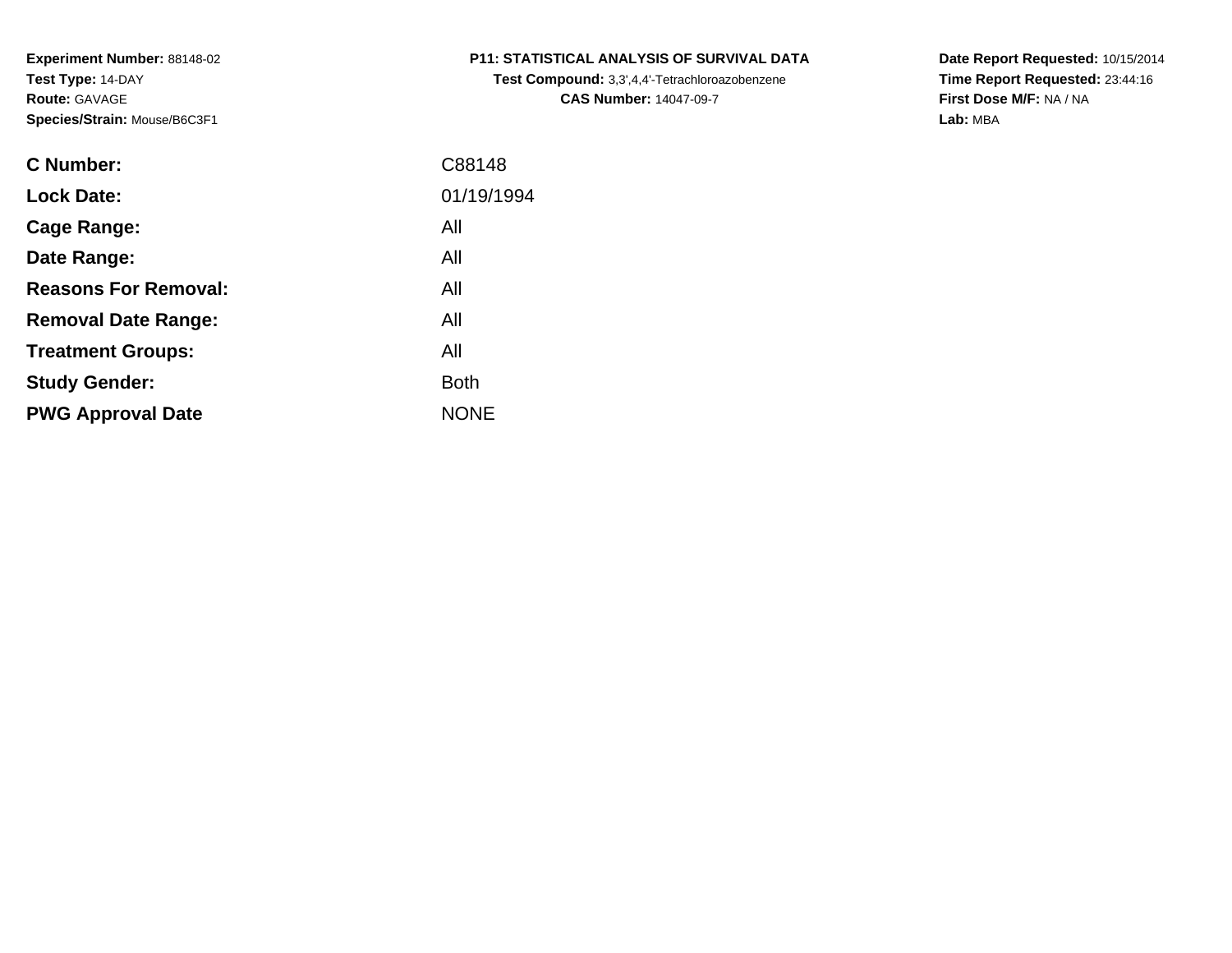# **P11: STATISTICAL ANALYSIS OF SURVIVAL DATA**

**Test Compound:** 3,3',4,4'-Tetrachloroazobenzene**CAS Number:** 14047-09-7

**Date Report Requested:** 10/15/2014**Time Report Requested:** 23:44:16**First Dose M/F:** NA / NA**Lab:** MBA

# **Male MOUSEFIRST TERMINAL SACRIFICE AT 17 DAYS**

|                              |                     | INDIVIDUAL SURVIVAL TIMES (DAYS) |                   |  |
|------------------------------|---------------------|----------------------------------|-------------------|--|
| $DOSE = 0$ MG/KG             |                     |                                  |                   |  |
| <b>TOTAL 5</b>               | UNCENSORED DEATHS 0 | CENSORED DEATHS 0                | <b>TERMINAL 5</b> |  |
| <b>UNCENSORED DEATH DAYS</b> |                     |                                  |                   |  |
| none                         |                     |                                  |                   |  |
| <b>CENSORED DEATH DAYS</b>   |                     |                                  |                   |  |
| none                         |                     |                                  |                   |  |
| $DOSE = 1 MG/KG$             |                     |                                  |                   |  |
| <b>TOTAL 5</b>               | UNCENSORED DEATHS 0 | CENSORED DEATHS 0                | <b>TERMINAL 5</b> |  |
| <b>UNCENSORED DEATH DAYS</b> |                     |                                  |                   |  |
| none                         |                     |                                  |                   |  |
| <b>CENSORED DEATH DAYS</b>   |                     |                                  |                   |  |
| none                         |                     |                                  |                   |  |
| $DOSE = 3.2$<br><b>MG/KG</b> |                     |                                  |                   |  |
| <b>TOTAL 5</b>               | UNCENSORED DEATHS 0 | <b>CENSORED DEATHS 0</b>         | <b>TERMINAL 5</b> |  |
| <b>UNCENSORED DEATH DAYS</b> |                     |                                  |                   |  |
| none                         |                     |                                  |                   |  |
| <b>CENSORED DEATH DAYS</b>   |                     |                                  |                   |  |
| none                         |                     |                                  |                   |  |
| $DOSE = 10 MGIKG$            |                     |                                  |                   |  |
| <b>TOTAL 5</b>               | UNCENSORED DEATHS 0 | CENSORED DEATHS 0                | <b>TERMINAL 5</b> |  |
| <b>UNCENSORED DEATH DAYS</b> |                     |                                  |                   |  |
| none                         |                     |                                  |                   |  |
| <b>CENSORED DEATH DAYS</b>   |                     |                                  |                   |  |
| none                         |                     |                                  |                   |  |

(A) FIRST TERMINAL SACRIFICE

(B) THE FIRST ENTRY IS THE TREND TEST (TARONE, 1975) RESULT. SUBSEQUENT ENTRIES ARE THE RESULTS OF PAIRWISE TESTS (COX, 1972). NEGATIVE TRENDS ARE INDICATED BY "N".

(C) MEAN OF ALL UNCENSORED DEATHS PRIOR TO TERMINAL SACRIFICE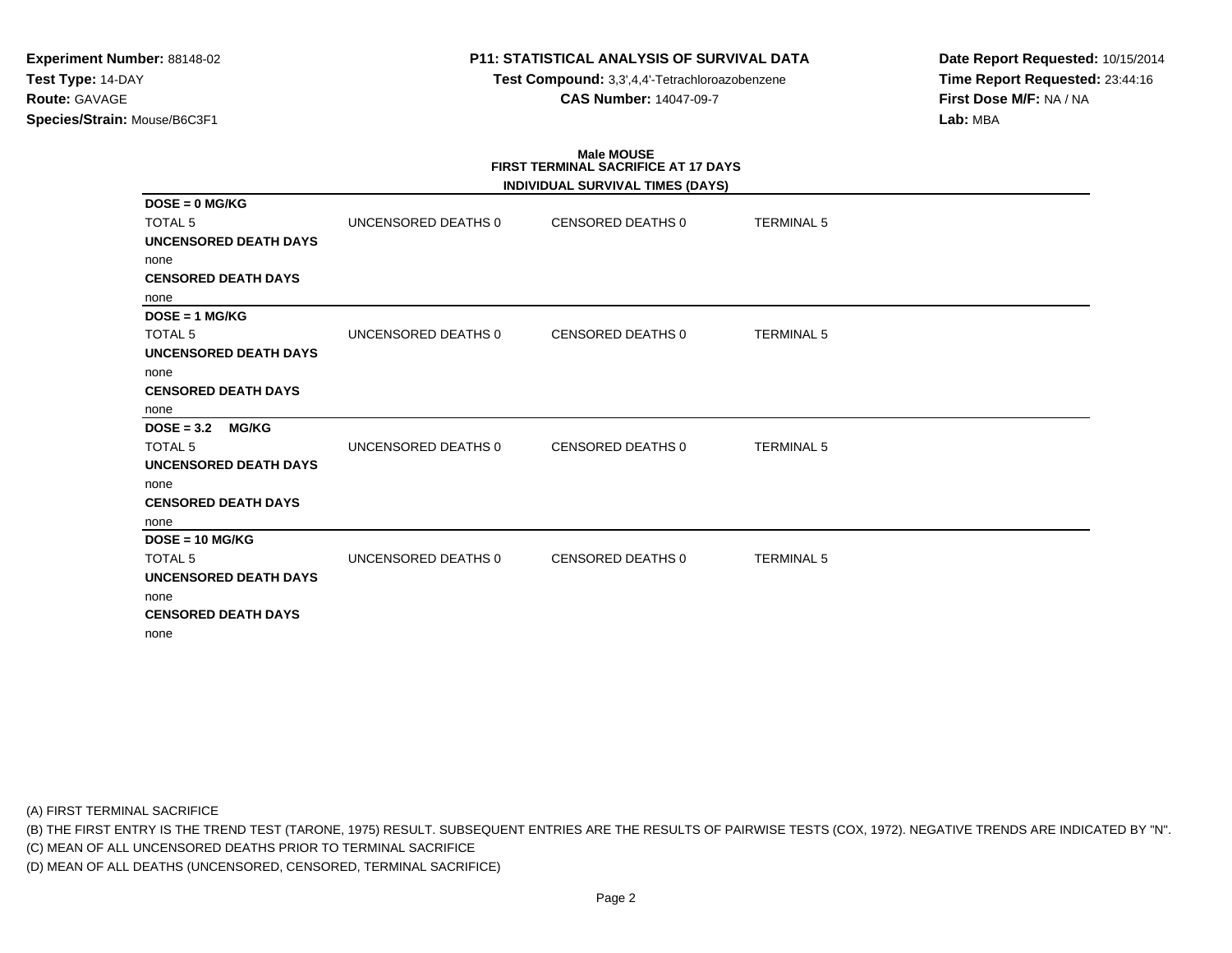# **P11: STATISTICAL ANALYSIS OF SURVIVAL DATA**

**Test Compound:** 3,3',4,4'-Tetrachloroazobenzene**CAS Number:** 14047-09-7

**Date Report Requested:** 10/15/2014**Time Report Requested:** 23:44:16**First Dose M/F:** NA / NA**Lab:** MBA

### **Male MOUSE FIRST TERMINAL SACRIFICE AT 17 DAYSINDIVIDUAL SURVIVAL TIMES (DAYS)**

| $DOSE = 32 MGI/KG$           |                     |                   |                   |
|------------------------------|---------------------|-------------------|-------------------|
| <b>TOTAL 5</b>               | UNCENSORED DEATHS 0 | CENSORED DEATHS 0 | <b>TERMINAL 5</b> |
| <b>UNCENSORED DEATH DAYS</b> |                     |                   |                   |
| none                         |                     |                   |                   |
| <b>CENSORED DEATH DAYS</b>   |                     |                   |                   |
| none                         |                     |                   |                   |
| $DOSE = 100$<br><b>MG/KG</b> |                     |                   |                   |
| TOTAL 5                      | UNCENSORED DEATHS 0 | CENSORED DEATHS 0 | <b>TERMINAL 5</b> |
| <b>UNCENSORED DEATH DAYS</b> |                     |                   |                   |
| none                         |                     |                   |                   |
| <b>CENSORED DEATH DAYS</b>   |                     |                   |                   |
| none                         |                     |                   |                   |

(A) FIRST TERMINAL SACRIFICE

(B) THE FIRST ENTRY IS THE TREND TEST (TARONE, 1975) RESULT. SUBSEQUENT ENTRIES ARE THE RESULTS OF PAIRWISE TESTS (COX, 1972). NEGATIVE TRENDS ARE INDICATED BY "N".

(C) MEAN OF ALL UNCENSORED DEATHS PRIOR TO TERMINAL SACRIFICE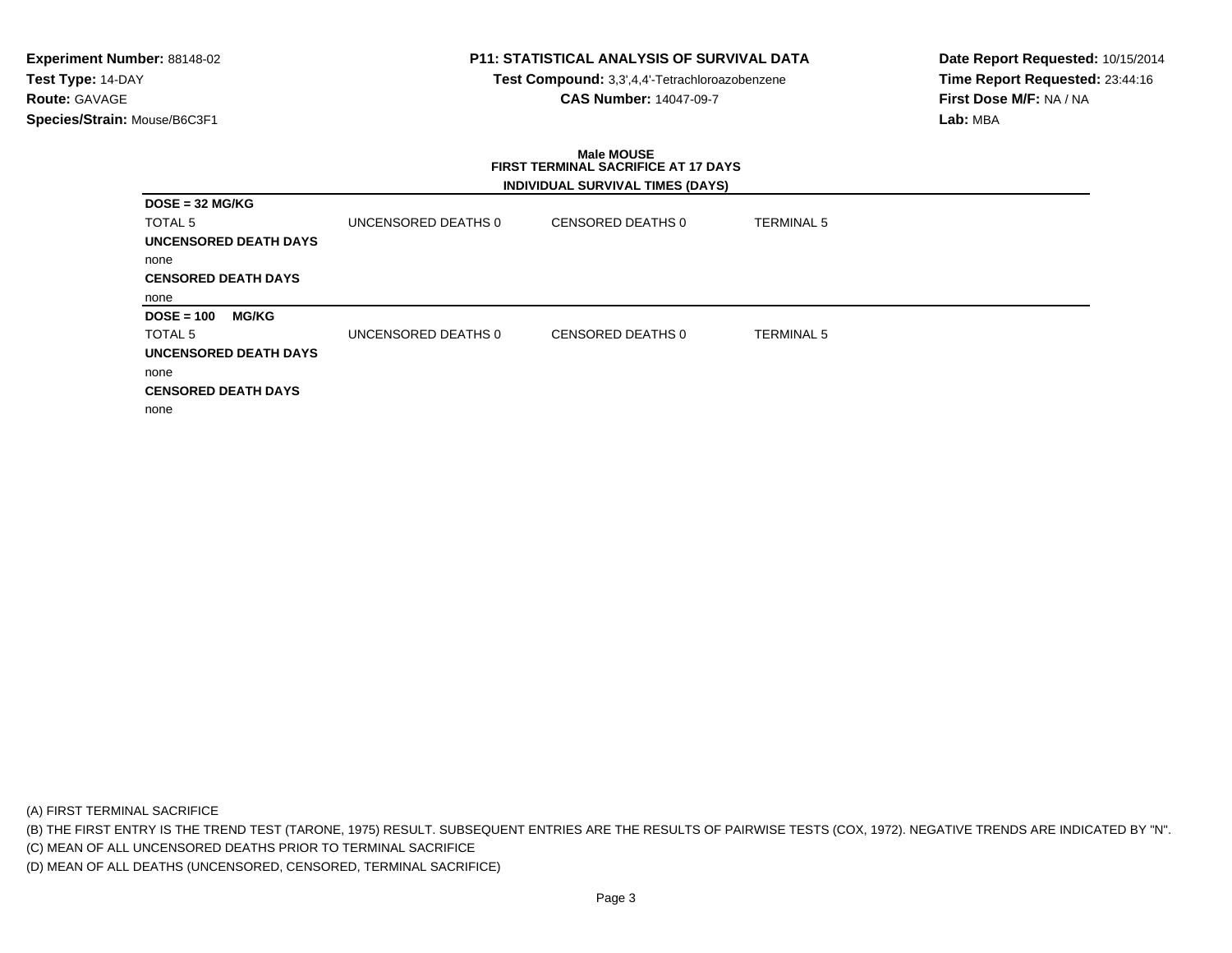### **P11: STATISTICAL ANALYSIS OF SURVIVAL DATA**

**Test Compound:** 3,3',4,4'-Tetrachloroazobenzene

**CAS Number:** 14047-09-7

**Date Report Requested:** 10/15/2014**Time Report Requested:** 23:44:16**First Dose M/F:** NA / NA**Lab:** MBA

### **Male MOUSEFIRST TERMINAL SACRIFICE AT 17 DAYS**

### **KAPLAN-MEIER SURVIVAL PROBABILITY ESTIMATES (%)**

| <b>DOSE</b>         |       |       |       |       |       | TIME (DAYS) |       |       |       |       |
|---------------------|-------|-------|-------|-------|-------|-------------|-------|-------|-------|-------|
|                     |       |       | ี     | 8     | 10    | 12          | 14    | 16    | 18    | 17(A) |
| 0 MG/KG             | 100.0 | 100.0 | 100.0 | 100.0 | 100.0 | 100.0       | 100.0 | 100.0 | 100.0 | 100.0 |
| 1 MG/KG             | 100.0 | 100.0 | 100.0 | 100.0 | 100.0 | 100.0       | 100.0 | 100.0 | 100.0 | 100.0 |
| <b>MG/KG</b><br>3.2 | 100.0 | 100.0 | 100.0 | 100.0 | 100.0 | 100.0       | 100.0 | 100.0 | 100.0 | 100.0 |
| <b>10 MG/KG</b>     | 100.0 | 100.0 | 100.0 | 100.0 | 100.0 | 100.0       | 100.0 | 100.0 | 100.0 | 100.0 |
| 32 MG/KG            | 100.0 | 100.0 | 100.0 | 100.0 | 100.0 | 100.0       | 100.0 | 100.0 | 100.0 | 100.0 |
| <b>MG/KG</b><br>100 | 100.0 | 100.0 | 100.0 | 100.0 | 100.0 | 100.0       | 100.0 | 100.0 | 100.0 | 100.0 |

(A) FIRST TERMINAL SACRIFICE

(B) THE FIRST ENTRY IS THE TREND TEST (TARONE, 1975) RESULT. SUBSEQUENT ENTRIES ARE THE RESULTS OF PAIRWISE TESTS (COX, 1972). NEGATIVE TRENDS ARE INDICATED BY "N".

(C) MEAN OF ALL UNCENSORED DEATHS PRIOR TO TERMINAL SACRIFICE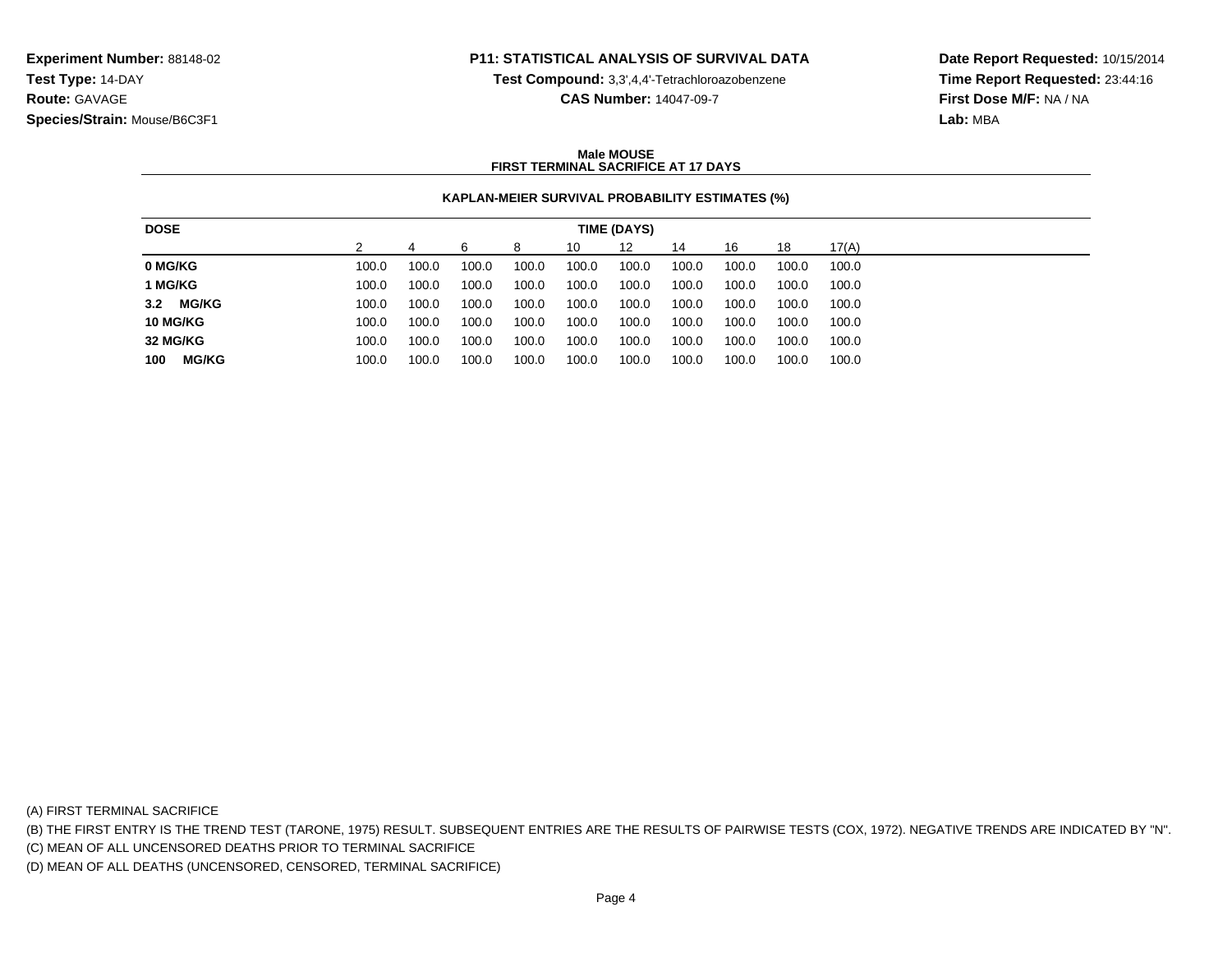# **P11: STATISTICAL ANALYSIS OF SURVIVAL DATA**

**Test Compound:** 3,3',4,4'-Tetrachloroazobenzene

**CAS Number:** 14047-09-7

**Date Report Requested:** 10/15/2014**Time Report Requested:** 23:44:16**First Dose M/F:** NA / NA**Lab:** MBA

### **Male MOUSEFIRST TERMINAL SACRIFICE AT 17 DAYS**

### **SURVIVAL SUMMARY STATISTICS**

| <b>DOSE</b>                           | 0 MG/KG | 1 MG/KG  | <b>MG/KG</b><br>3.2 | 10 MG/KG |  |
|---------------------------------------|---------|----------|---------------------|----------|--|
| SURVIVAL AT END OF STUDY              | 100.0%  | 100.0%   | 100.0%              | 100.0%   |  |
| (KAPLAN-MEIER)                        |         |          |                     |          |  |
| <b>SIGNIFICANCE (B)</b>               | ------  | $\cdots$ | -----               | ------   |  |
| (LIFE TABLE)                          |         |          |                     |          |  |
| <b>MEAN DAY OF NATURAL DEATHS (C)</b> |         |          |                     |          |  |
| (STANDARD ERROR)                      | (.)     |          | (.)                 | (.)      |  |
| <b>MEAN LIFE SPAN (D)</b>             | 17.0    | 17.0     | 17.0                | 17.0     |  |
| (STANDARD ERROR)                      | (0.0)   | (0.0)    | (0.0)               | (0.0)    |  |

(A) FIRST TERMINAL SACRIFICE

(B) THE FIRST ENTRY IS THE TREND TEST (TARONE, 1975) RESULT. SUBSEQUENT ENTRIES ARE THE RESULTS OF PAIRWISE TESTS (COX, 1972). NEGATIVE TRENDS ARE INDICATED BY "N".

(C) MEAN OF ALL UNCENSORED DEATHS PRIOR TO TERMINAL SACRIFICE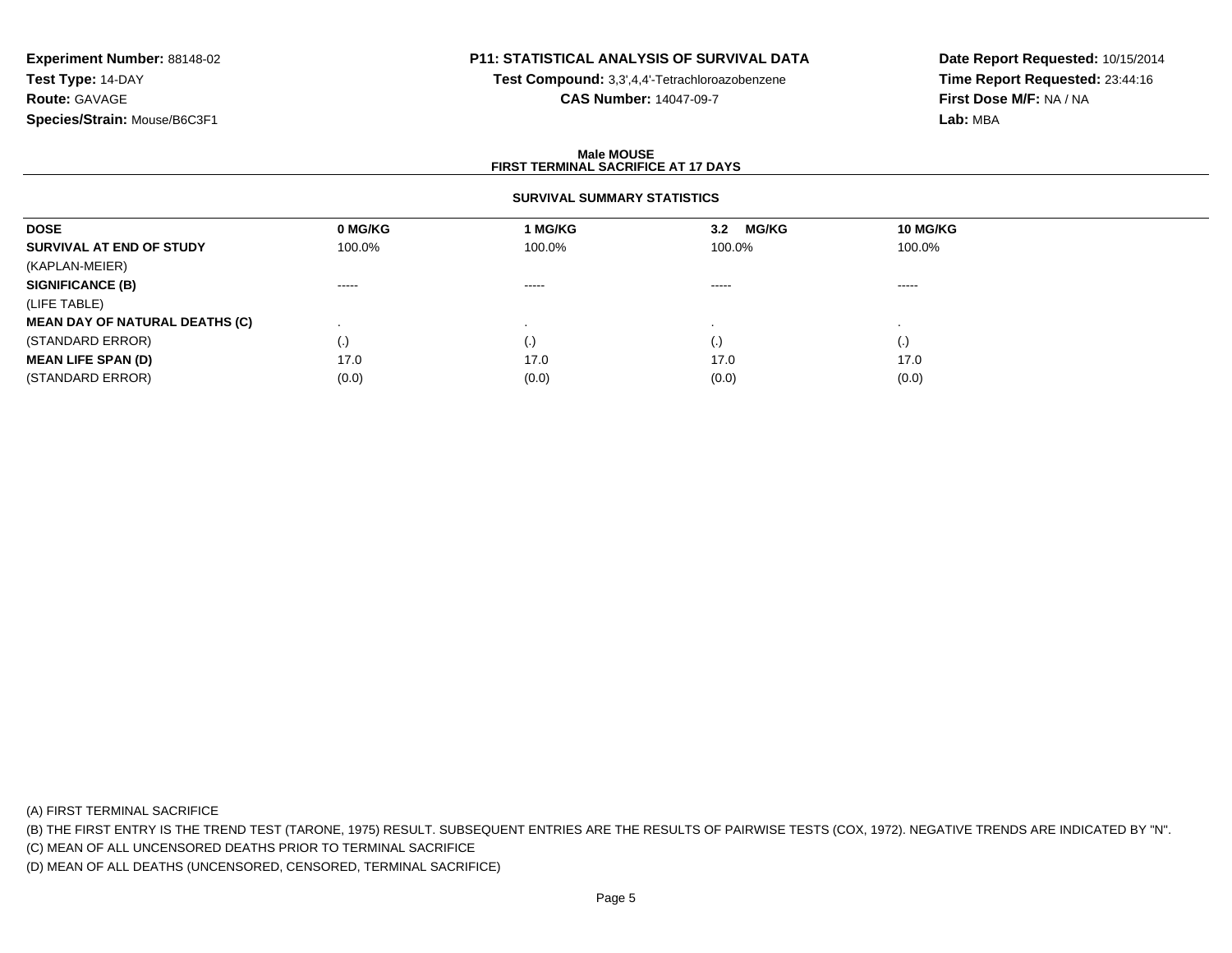# **P11: STATISTICAL ANALYSIS OF SURVIVAL DATA**

**Test Compound:** 3,3',4,4'-Tetrachloroazobenzene**CAS Number:** 14047-09-7

**Date Report Requested:** 10/15/2014**Time Report Requested:** 23:44:16**First Dose M/F:** NA / NA**Lab:** MBA

### **Male MOUSEFIRST TERMINAL SACRIFICE AT 17 DAYS**

### **SURVIVAL SUMMARY STATISTICS**

| <b>DOSE</b>                           | 32 MG/KG               | <b>MG/KG</b><br>100 |
|---------------------------------------|------------------------|---------------------|
| SURVIVAL AT END OF STUDY              | 100.0%                 | 100.0%              |
| (KAPLAN-MEIER)                        |                        |                     |
| <b>SIGNIFICANCE (B)</b>               | $\cdots$               | -----               |
| (LIFE TABLE)                          |                        |                     |
| <b>MEAN DAY OF NATURAL DEATHS (C)</b> |                        |                     |
| (STANDARD ERROR)                      | $\left( \cdot \right)$ | (.)                 |
| <b>MEAN LIFE SPAN (D)</b>             | 17.0                   | 17.0                |
| (STANDARD ERROR)                      | (0.0)                  | (0.0)               |

(A) FIRST TERMINAL SACRIFICE

(B) THE FIRST ENTRY IS THE TREND TEST (TARONE, 1975) RESULT. SUBSEQUENT ENTRIES ARE THE RESULTS OF PAIRWISE TESTS (COX, 1972). NEGATIVE TRENDS ARE INDICATED BY "N".

(C) MEAN OF ALL UNCENSORED DEATHS PRIOR TO TERMINAL SACRIFICE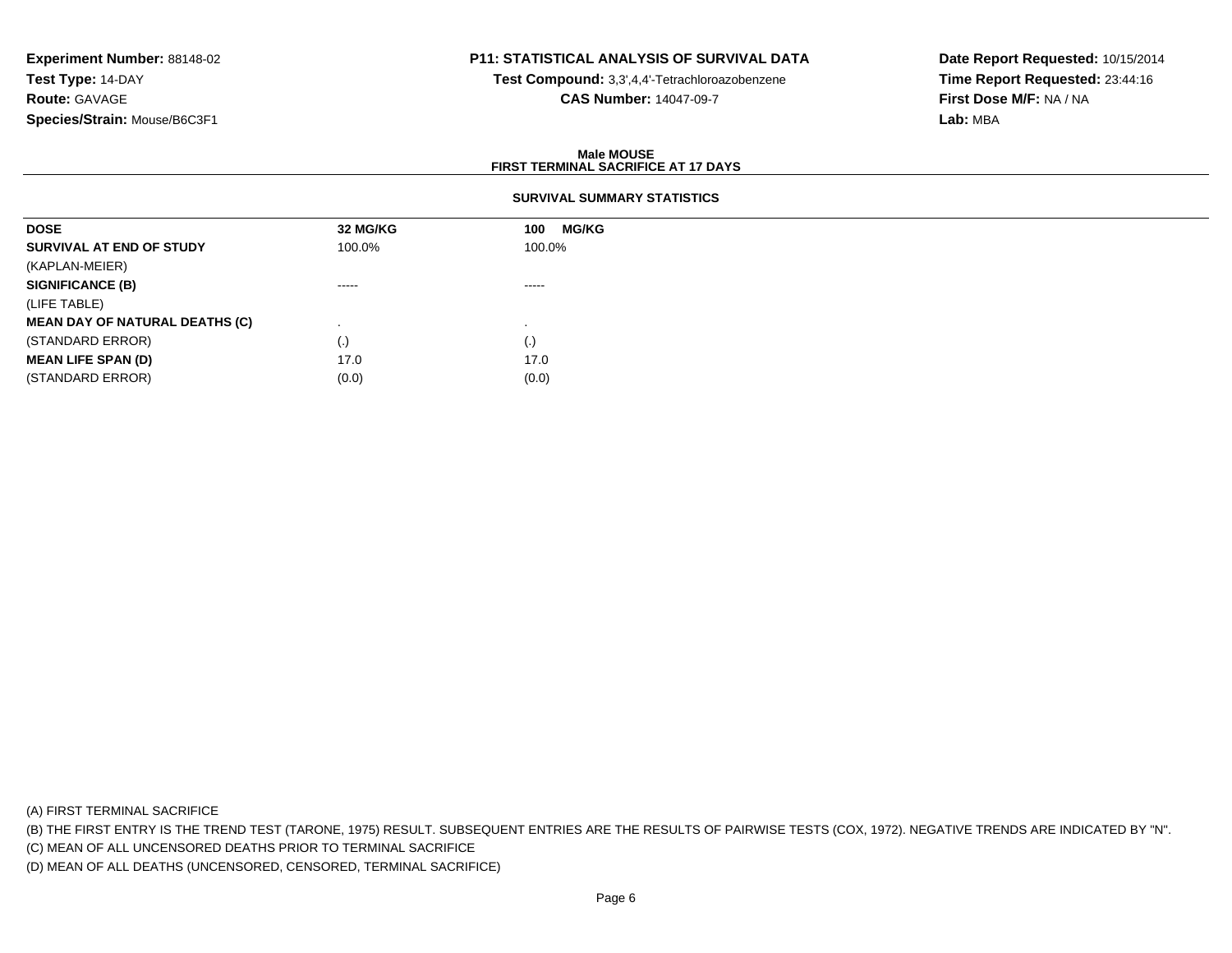# **P11: STATISTICAL ANALYSIS OF SURVIVAL DATA**

**Test Compound:** 3,3',4,4'-Tetrachloroazobenzene**CAS Number:** 14047-09-7

**Date Report Requested:** 10/15/2014**Time Report Requested:** 23:44:16**First Dose M/F:** NA / NA**Lab:** MBA

# **Female MOUSE FIRST TERMINAL SACRIFICE AT 17 DAYS**

|                              |                     | INDIVIDUAL SURVIVAL TIMES (DAYS) |                   |  |
|------------------------------|---------------------|----------------------------------|-------------------|--|
| $DOSE = 0$ MG/KG             |                     |                                  |                   |  |
| <b>TOTAL 5</b>               | UNCENSORED DEATHS 0 | CENSORED DEATHS 0                | <b>TERMINAL 5</b> |  |
| <b>UNCENSORED DEATH DAYS</b> |                     |                                  |                   |  |
| none                         |                     |                                  |                   |  |
| <b>CENSORED DEATH DAYS</b>   |                     |                                  |                   |  |
| none                         |                     |                                  |                   |  |
| $DOSE = 1 MG/KG$             |                     |                                  |                   |  |
| <b>TOTAL 5</b>               | UNCENSORED DEATHS 0 | <b>CENSORED DEATHS 0</b>         | <b>TERMINAL 5</b> |  |
| <b>UNCENSORED DEATH DAYS</b> |                     |                                  |                   |  |
| none                         |                     |                                  |                   |  |
| <b>CENSORED DEATH DAYS</b>   |                     |                                  |                   |  |
| none                         |                     |                                  |                   |  |
| $DOSE = 3.2$<br><b>MG/KG</b> |                     |                                  |                   |  |
| <b>TOTAL 5</b>               | UNCENSORED DEATHS 0 | <b>CENSORED DEATHS 0</b>         | <b>TERMINAL 5</b> |  |
| <b>UNCENSORED DEATH DAYS</b> |                     |                                  |                   |  |
| none                         |                     |                                  |                   |  |
| <b>CENSORED DEATH DAYS</b>   |                     |                                  |                   |  |
| none                         |                     |                                  |                   |  |
| $DOSE = 10 MGIKG$            |                     |                                  |                   |  |
| <b>TOTAL 5</b>               | UNCENSORED DEATHS 0 | <b>CENSORED DEATHS 0</b>         | <b>TERMINAL 5</b> |  |
| <b>UNCENSORED DEATH DAYS</b> |                     |                                  |                   |  |
| none                         |                     |                                  |                   |  |
| <b>CENSORED DEATH DAYS</b>   |                     |                                  |                   |  |
| none                         |                     |                                  |                   |  |

(A) FIRST TERMINAL SACRIFICE

(B) THE FIRST ENTRY IS THE TREND TEST (TARONE, 1975) RESULT. SUBSEQUENT ENTRIES ARE THE RESULTS OF PAIRWISE TESTS (COX, 1972). NEGATIVE TRENDS ARE INDICATED BY "N".

(C) MEAN OF ALL UNCENSORED DEATHS PRIOR TO TERMINAL SACRIFICE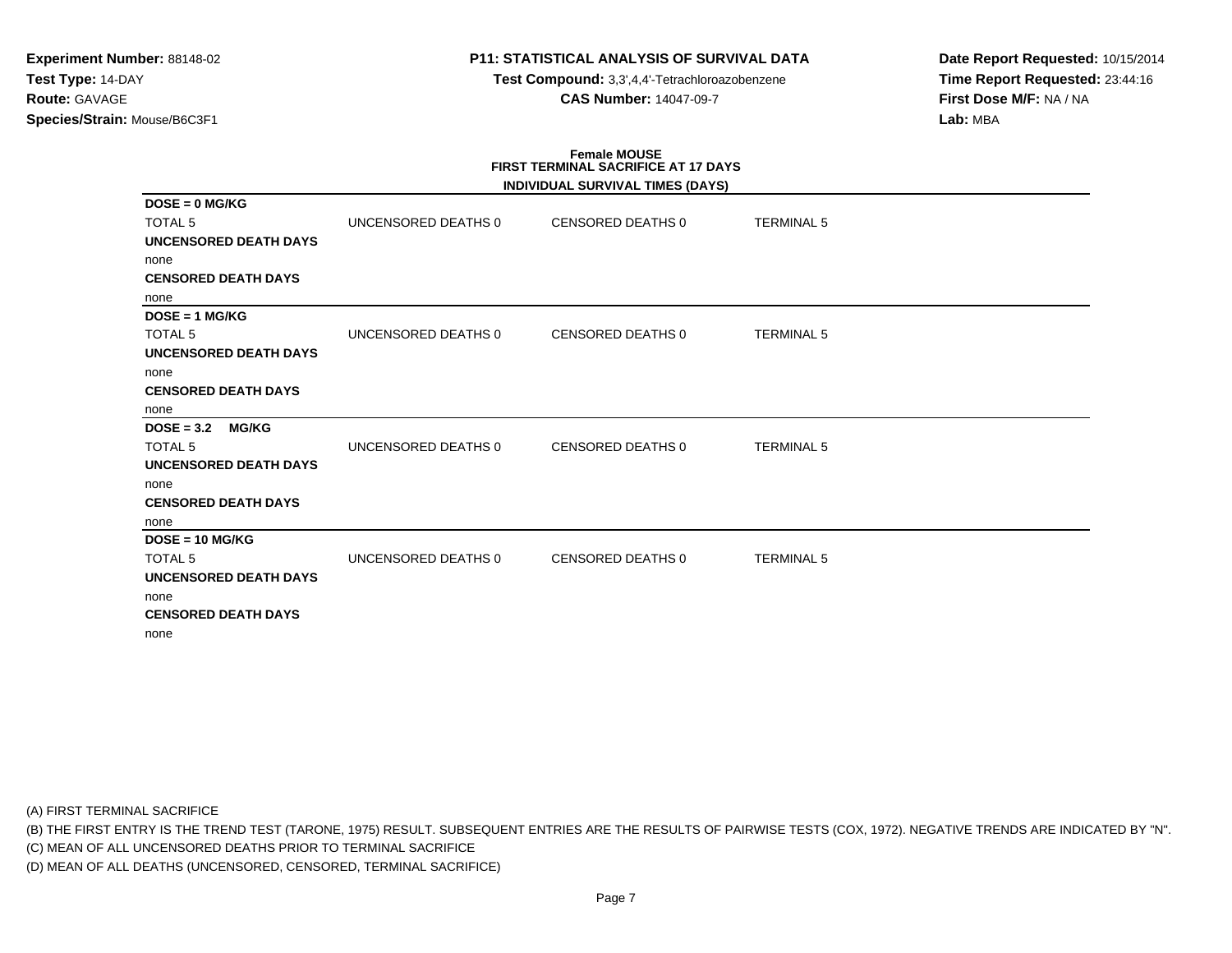# **P11: STATISTICAL ANALYSIS OF SURVIVAL DATA**

**Test Compound:** 3,3',4,4'-Tetrachloroazobenzene**CAS Number:** 14047-09-7

**Date Report Requested:** 10/15/2014**Time Report Requested:** 23:44:16**First Dose M/F:** NA / NA**Lab:** MBA

### **Female MOUSE FIRST TERMINAL SACRIFICE AT 17 DAYSINDIVIDUAL SURVIVAL TIMES (DAYS)**

| $DOSE = 32 MGI/KG$           |                     |                   |                   |
|------------------------------|---------------------|-------------------|-------------------|
| TOTAL 5                      | UNCENSORED DEATHS 0 | CENSORED DEATHS 0 | <b>TERMINAL 5</b> |
| UNCENSORED DEATH DAYS        |                     |                   |                   |
| none                         |                     |                   |                   |
| <b>CENSORED DEATH DAYS</b>   |                     |                   |                   |
| none                         |                     |                   |                   |
| $DOSE = 100$<br><b>MG/KG</b> |                     |                   |                   |
| TOTAL <sub>5</sub>           | UNCENSORED DEATHS 0 | CENSORED DEATHS 0 | <b>TERMINAL 5</b> |
| <b>UNCENSORED DEATH DAYS</b> |                     |                   |                   |
| none                         |                     |                   |                   |
| <b>CENSORED DEATH DAYS</b>   |                     |                   |                   |
| none                         |                     |                   |                   |

(A) FIRST TERMINAL SACRIFICE

(B) THE FIRST ENTRY IS THE TREND TEST (TARONE, 1975) RESULT. SUBSEQUENT ENTRIES ARE THE RESULTS OF PAIRWISE TESTS (COX, 1972). NEGATIVE TRENDS ARE INDICATED BY "N".

(C) MEAN OF ALL UNCENSORED DEATHS PRIOR TO TERMINAL SACRIFICE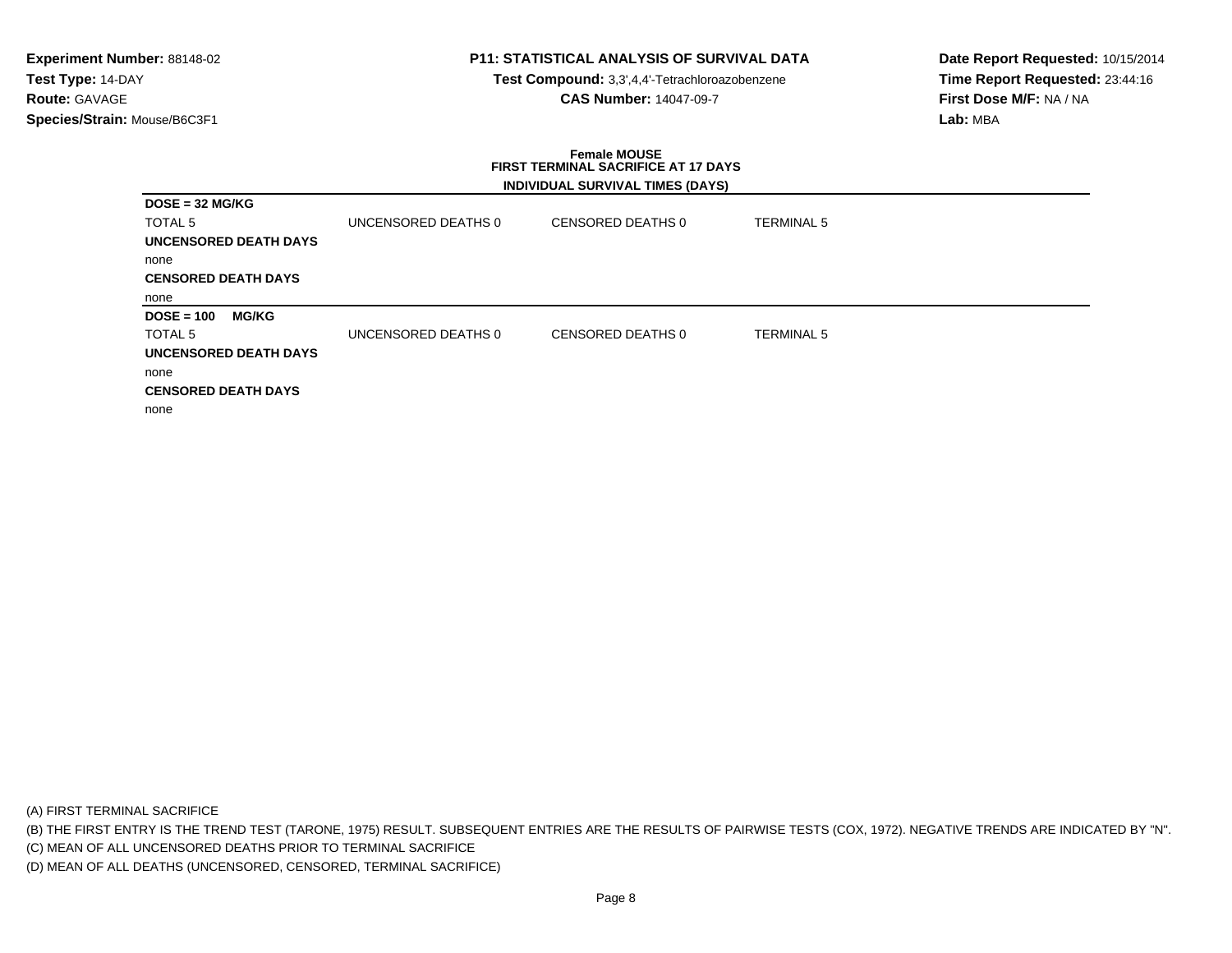### **P11: STATISTICAL ANALYSIS OF SURVIVAL DATA**

**Test Compound:** 3,3',4,4'-Tetrachloroazobenzene

**CAS Number:** 14047-09-7

**Date Report Requested:** 10/15/2014**Time Report Requested:** 23:44:16**First Dose M/F:** NA / NA**Lab:** MBA

### **Female MOUSEFIRST TERMINAL SACRIFICE AT 17 DAYS**

### **KAPLAN-MEIER SURVIVAL PROBABILITY ESTIMATES (%)**

| <b>DOSE</b>         |       |       |       |       |       | TIME (DAYS) |       |       |       |       |
|---------------------|-------|-------|-------|-------|-------|-------------|-------|-------|-------|-------|
|                     |       |       | ิค    | 8     | 10    | 12          | 14    | 16    | 18    | 17(A) |
| 0 MG/KG             | 100.0 | 100.0 | 100.0 | 100.0 | 100.0 | 100.0       | 100.0 | 100.0 | 100.0 | 100.0 |
| 1 MG/KG             | 100.0 | 100.0 | 100.0 | 100.0 | 100.0 | 100.0       | 100.0 | 100.0 | 100.0 | 100.0 |
| <b>MG/KG</b><br>3.2 | 100.0 | 100.0 | 100.0 | 100.0 | 100.0 | 100.0       | 100.0 | 100.0 | 100.0 | 100.0 |
| <b>10 MG/KG</b>     | 100.0 | 100.0 | 100.0 | 100.0 | 100.0 | 100.0       | 100.0 | 100.0 | 100.0 | 100.0 |
| 32 MG/KG            | 100.0 | 100.0 | 100.0 | 100.0 | 100.0 | 100.0       | 100.0 | 100.0 | 100.0 | 100.0 |
| <b>MG/KG</b><br>100 | 100.0 | 100.0 | 100.0 | 100.0 | 100.0 | 100.0       | 100.0 | 100.0 | 100.0 | 100.0 |

(A) FIRST TERMINAL SACRIFICE

(B) THE FIRST ENTRY IS THE TREND TEST (TARONE, 1975) RESULT. SUBSEQUENT ENTRIES ARE THE RESULTS OF PAIRWISE TESTS (COX, 1972). NEGATIVE TRENDS ARE INDICATED BY "N".

(C) MEAN OF ALL UNCENSORED DEATHS PRIOR TO TERMINAL SACRIFICE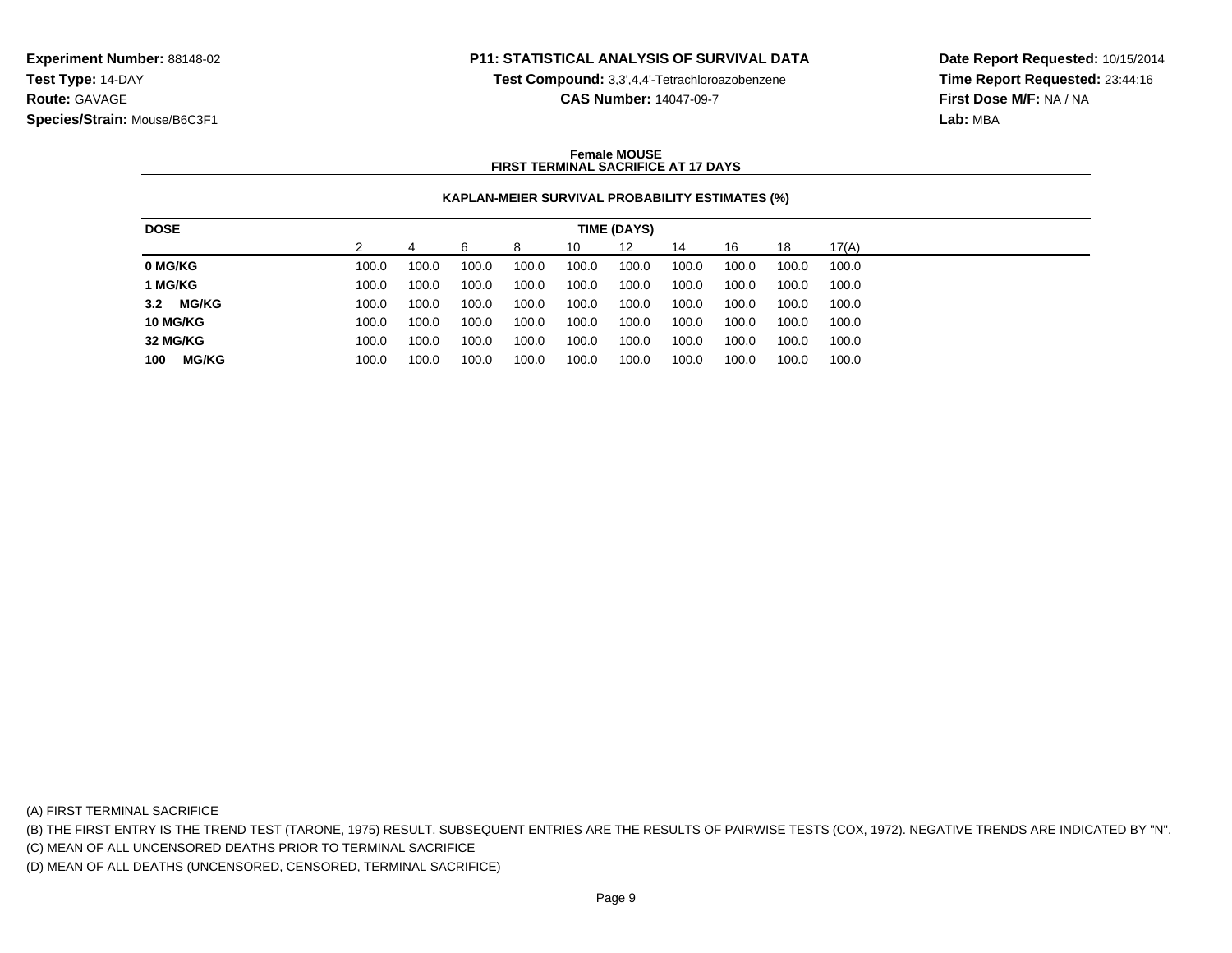# **P11: STATISTICAL ANALYSIS OF SURVIVAL DATA**

**Test Compound:** 3,3',4,4'-Tetrachloroazobenzene

**CAS Number:** 14047-09-7

**Date Report Requested:** 10/15/2014**Time Report Requested:** 23:44:16**First Dose M/F:** NA / NA**Lab:** MBA

### **Female MOUSEFIRST TERMINAL SACRIFICE AT 17 DAYS**

### **SURVIVAL SUMMARY STATISTICS**

| <b>DOSE</b>                           | 0 MG/KG     | 1 MG/KG  | <b>MG/KG</b><br>3.2 | 10 MG/KG |  |
|---------------------------------------|-------------|----------|---------------------|----------|--|
| SURVIVAL AT END OF STUDY              | 100.0%      | 100.0%   | 100.0%              | 100.0%   |  |
| (KAPLAN-MEIER)                        |             |          |                     |          |  |
| <b>SIGNIFICANCE (B)</b>               | $- - - - -$ | $\cdots$ | $\cdots$            | $\cdots$ |  |
| (LIFE TABLE)                          |             |          |                     |          |  |
| <b>MEAN DAY OF NATURAL DEATHS (C)</b> |             |          |                     |          |  |
| (STANDARD ERROR)                      | (.)         |          | ι.                  | (.)      |  |
| <b>MEAN LIFE SPAN (D)</b>             | 17.0        | 17.0     | 17.0                | 17.0     |  |
| (STANDARD ERROR)                      | (0.0)       | (0.0)    | (0.0)               | (0.0)    |  |

(A) FIRST TERMINAL SACRIFICE

(B) THE FIRST ENTRY IS THE TREND TEST (TARONE, 1975) RESULT. SUBSEQUENT ENTRIES ARE THE RESULTS OF PAIRWISE TESTS (COX, 1972). NEGATIVE TRENDS ARE INDICATED BY "N".

(C) MEAN OF ALL UNCENSORED DEATHS PRIOR TO TERMINAL SACRIFICE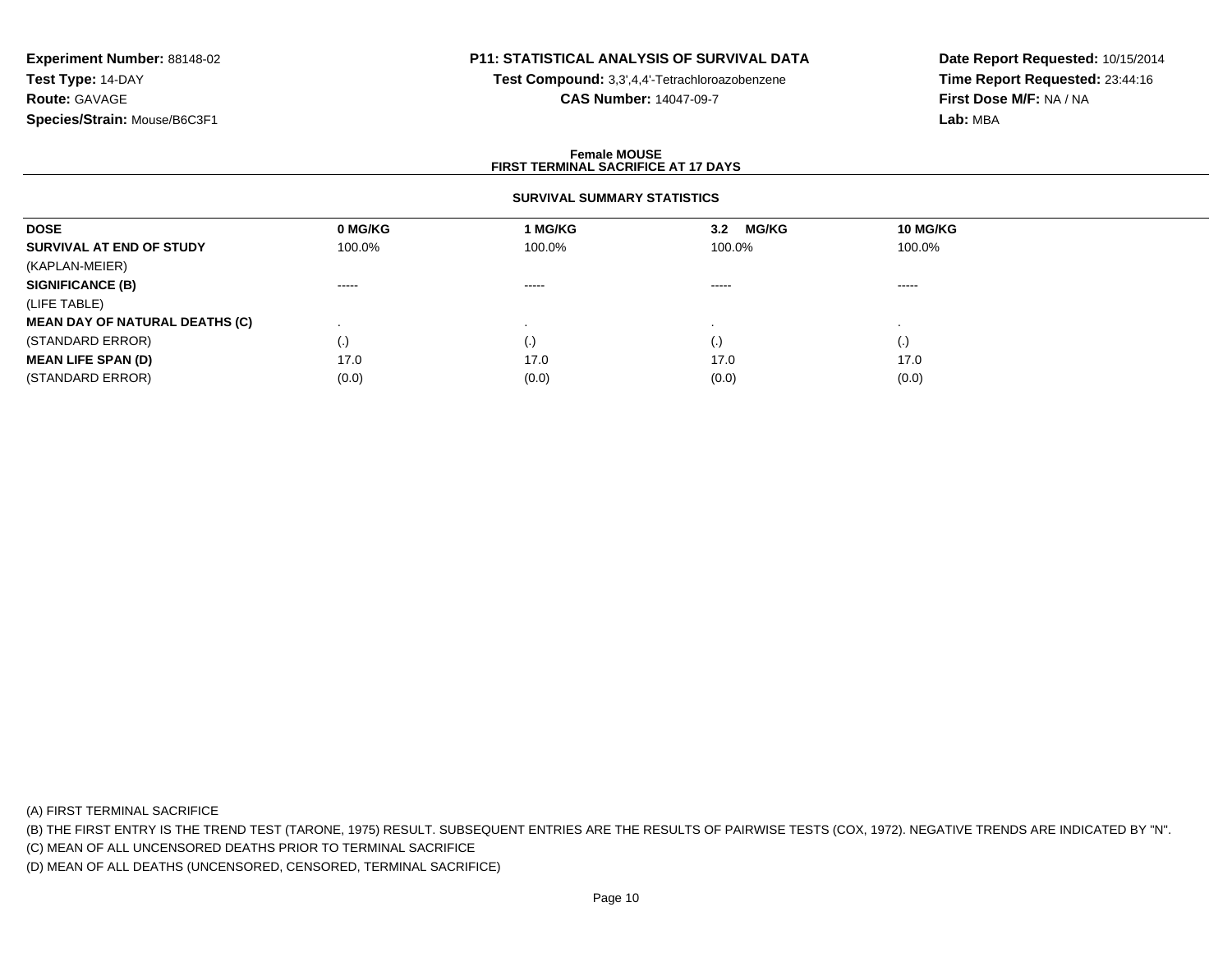# **P11: STATISTICAL ANALYSIS OF SURVIVAL DATA**

**Test Compound:** 3,3',4,4'-Tetrachloroazobenzene**CAS Number:** 14047-09-7

**Date Report Requested:** 10/15/2014**Time Report Requested:** 23:44:16**First Dose M/F:** NA / NA**Lab:** MBA

### **Female MOUSEFIRST TERMINAL SACRIFICE AT 17 DAYS**

### **SURVIVAL SUMMARY STATISTICS**

| <b>DOSE</b>                           | 32 MG/KG               | <b>MG/KG</b><br>100 |
|---------------------------------------|------------------------|---------------------|
| SURVIVAL AT END OF STUDY              | 100.0%                 | 100.0%              |
| (KAPLAN-MEIER)                        |                        |                     |
| <b>SIGNIFICANCE (B)</b>               | -----                  | $- - - - -$         |
| (LIFE TABLE)                          |                        |                     |
| <b>MEAN DAY OF NATURAL DEATHS (C)</b> |                        |                     |
| (STANDARD ERROR)                      | $\left( \cdot \right)$ | (.)                 |
| <b>MEAN LIFE SPAN (D)</b>             | 17.0                   | 17.0                |
| (STANDARD ERROR)                      | (0.0)                  | (0.0)               |

(A) FIRST TERMINAL SACRIFICE

(B) THE FIRST ENTRY IS THE TREND TEST (TARONE, 1975) RESULT. SUBSEQUENT ENTRIES ARE THE RESULTS OF PAIRWISE TESTS (COX, 1972). NEGATIVE TRENDS ARE INDICATED BY "N".

(C) MEAN OF ALL UNCENSORED DEATHS PRIOR TO TERMINAL SACRIFICE